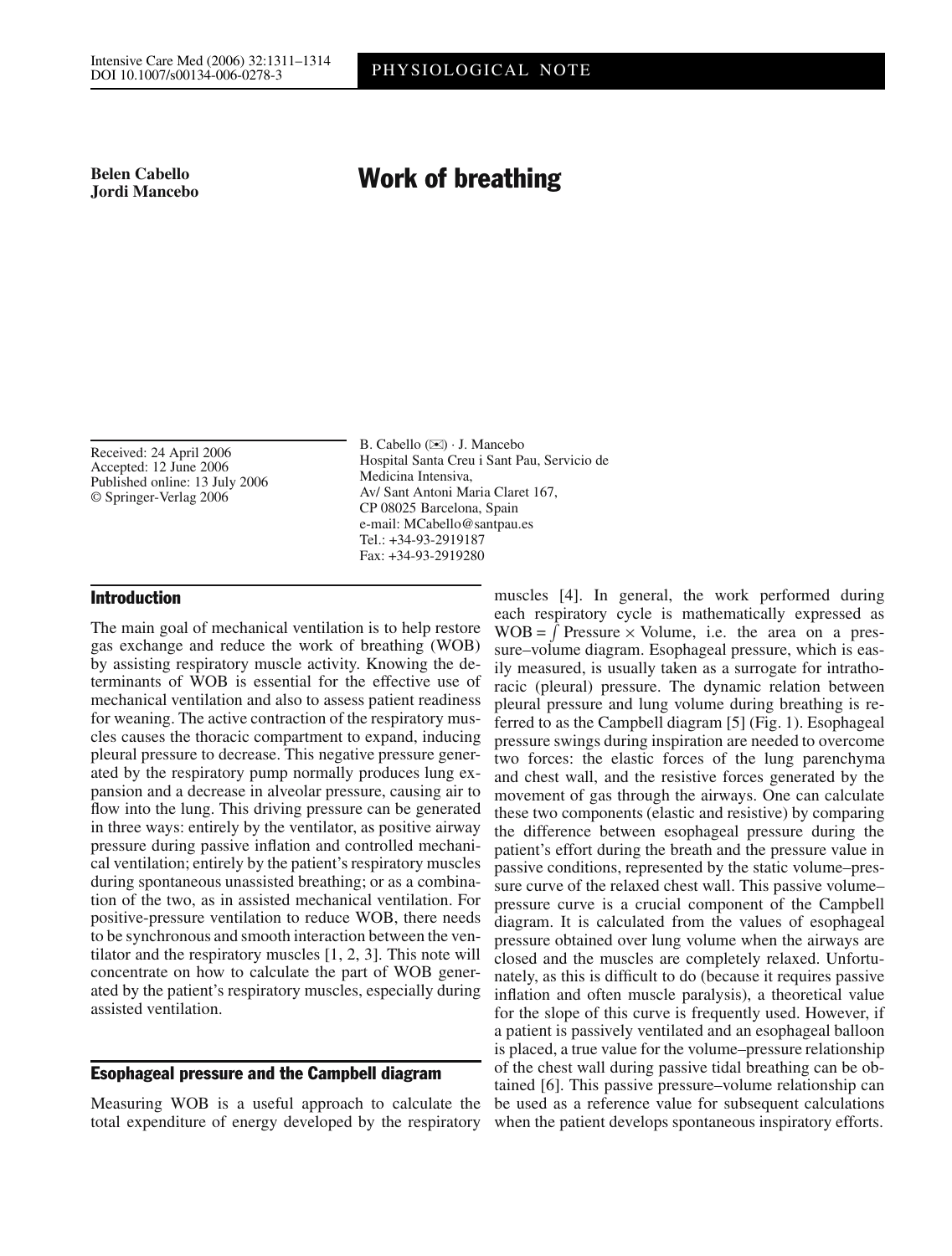

**Fig. 1** Campbell's diagram. Work of breathing measured by the esophageal pressure: resistive WOB (*W*resist), elastic WOB (*W*elast), WOB related to active expiration (*WOB expiratory*) and WOB related to intrinsic PEEP (*W*<sub>PEEPi</sub>). *Chest wall*: this *thick line* (the chest wall compliance) represents the pleural (esophageal) pressure obtained when muscles are totally relaxed and lung volume increases above functional residual capacity, measured in static conditions

The WOB is normally expressed in joules. One joule is the energy needed to move 1 l of gas through a  $10\text{-cm}H_2O$ pressure gradient. The work per liter of ventilation (J/l) is the work per cycle divided by the tidal volume (expressed in liters). In a healthy subject the normal value is around 0.35 J/l [7]. Lastly, WOB can be expressed in work per unit of time, multiplying joules per cycle by the respiratory rate (expressed in breaths per minute) to obtain the power of breathing (joules/minute). In a healthy subject the normal value is around 2.4 J/min [7]. As illustrated by the Campbell diagram, two other phenomena affect the WOB: intrinsic PEEP (positive end-expiratory pressure, or PEEPi) and active expiration.

## PEEPi and active expiration

The distending pressure of the lungs is called the transpulmonary pressure and it can be estimated as the difference between airway and esophageal (pleural) pressure. At the end of a normal expiration, alveolar and airway pressures are zero relative to atmosphere, and esophageal pressure is negative, reflecting the resting transpulmonary pressure (around  $5 \text{ cm}H_2O$  in normal conditions). However, in the presence of PEEPi, the alveolar pressure remains positive throughout expiration, because of either dynamic airway collapse or inadequate time to exhale [8]. This implies that some degree of dynamic hyperinflation does exist (lung volume at end-expiration is higher than passive functional residual capacity). Importantly, for lung volume to further increase in a patient with PEEPi, the inspiratory muscles contract to an amount equal to PEEPi before any volume is displaced.

PEEPi can be quite high in patients with chronic obstructive pulmonary disease (COPD) and may represent a high proportion of the total WOB [9]. For example, a patient who displaces 0.5 l of tidal volume through a 7-cmH2O pressure gradient will perform an amount of work of 0.35 J/cycle. If nothing else changes except that this patient develops  $5 \text{ cm}H_2O$  of PEEPi, 0.25 J will be required to counterbalance this, meaning that the total WOB will be  $0.60$  J  $(0.35 + 0.25)$ , which represents around 40% of the total work required for the inspiration. The PEEPi value is measured as the drop in esophageal pressure occurring during expiration when the inspiratory muscles start contraction, until the flow reaches the point of zero (see Fig. 1).

In the case of ineffective respiratory efforts, that is, muscle contraction without volume displacement, WOB cannot be measured from the Campbell diagram, since this calculation is based on volume displacement. In this situation, measurement of the pressure–time product (PTP) may more accurately reflect the energy expenditure of these muscles. The PTP is the product of the pressure developed by the respiratory muscles multiplied by the time of muscle contraction, expressed in cmH2O per second. The relevant pressure is again the difference between the measured esophageal pressure and the static relaxation curve of the chest wall.

Expiration normally occurs passively. However, the coexistence of PEEPi and active expiration is common, especially in COPD patients [10]. Positive expiratory swings in gastric pressure are observed during active expiration as a consequence of abdominal muscle recruitment. When the patient starts contracting the inspiratory muscles, the expiratory muscles also start to relax. The drop in esophageal pressure used to estimate PEEPi is therefore also due to the relaxation of the expiratory muscles. To avoid overestimating the value of PEEPi, the abdominal pressure swing resulting from the active expiration must thus be subtracted from the initial drop in esophageal pressure [10].

#### Technical aspects of WOB calculation

Two other calculations can be obtained from pressure and volume measurements: airway pressure WOB and transpulmonary pressure WOB. The airway pressure WOB displays the energy dissipated by the ventilator to inflate the respiratory system. The transpulmonary pressure WOB shows the energy needed to inflate the lung parenchyma and reflects the mechanical characteristics of the pulmonary tissue. The limitation of these two measurements is that the amount of WOB performed by the patient's respiratory muscles is ignored.

The main tools used to measure the WOB are a doublelumen polyethylene gastro-esophageal catheter–balloon system and a pneumotachygraph. The catheter has an esophageal and a gastric balloon, usually filled with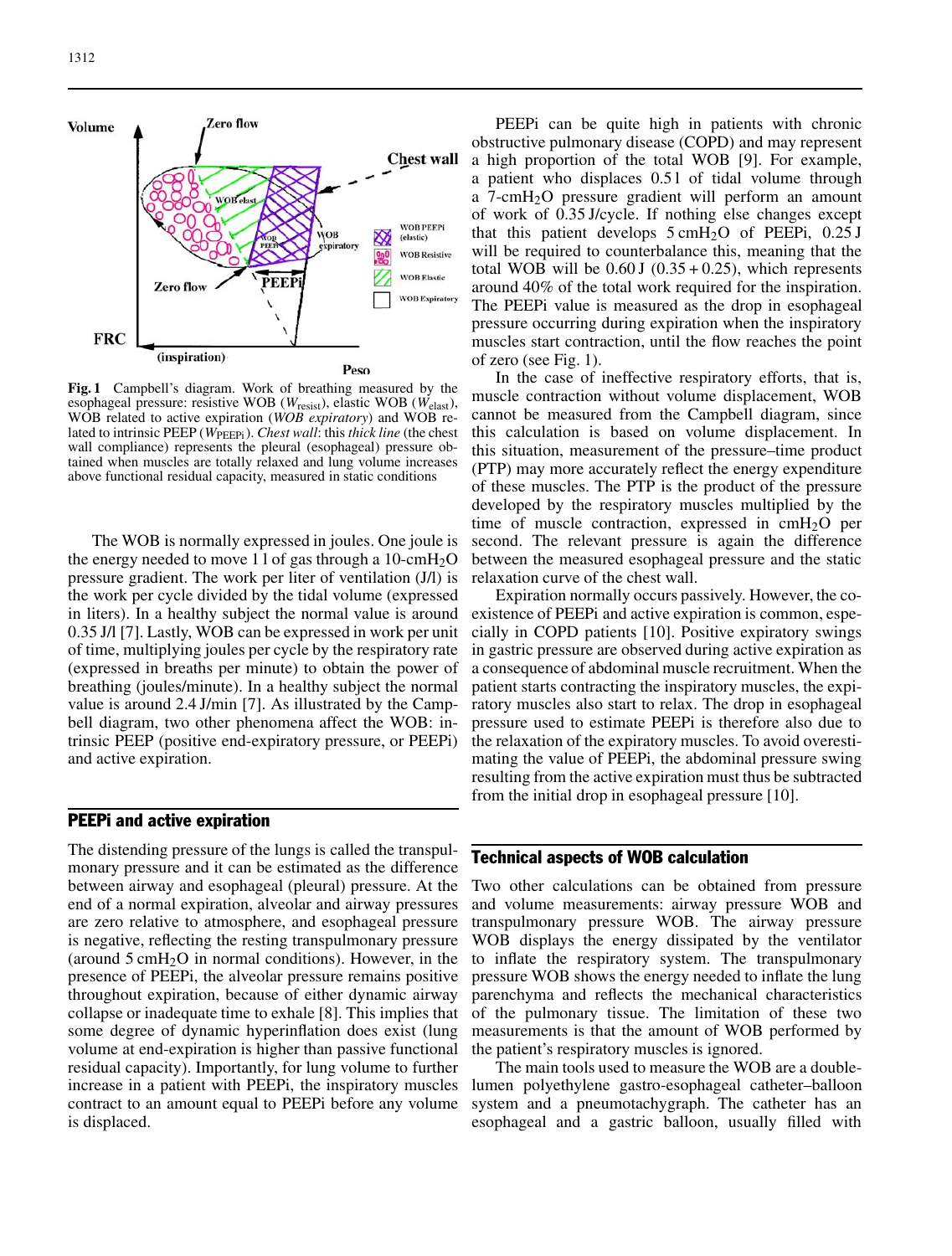0.5 and 1 ml of air to measure the esophageal and gastric pressures, respectively. Correct positioning of the esophageal balloon is assessed by an occlusion test: when the airways are closed at the end of expiration and an active inspiration occurs, a drop in esophageal pressure occurs. In this scenario, there are no changes in lung volume and the decrease in esophageal pressure equals the decrease in airway pressure (because in the absence of volume displacement, the transpulmonary pressure has to be nil) [11]. The catheter–balloon system should be placed to obtain a ratio between airway pressure and esophageal pressure changes as close as possible to 1. Also, the correct positioning of the gastric balloon needs to be checked [12].

## Limitations

The calculation of WOB has several limitations. The first is that it requires insertion of a double-balloon gastro-esophageal catheter system. The second is the validity of the esophageal pressure value. Since pleural pressure is influenced by gravity, it can be modified by the weight of the thoracic content and by the posture. In the supine position, end-expiratory esophageal pressure is usually positive because of the weight of the heart and mediastinum on the esophagus. However, the amplitude of the changes in esophageal pressure is not usually affected. The third limitation is that the theoretical value for chest wall compliance is often used rather than a true measured value. Furthermore, chest wall deformation can occur if levels of ventilation are high [13]. Lastly, it is difficult to determine what the optimal WOB level should be for each patient on clinical grounds.

## **Conclusion**

From the standpoint of clinical research, the measurement of WOB is extremely useful in the field of mechanical ventilation, having contributed to important progress in the management of patients for optimizing and understanding the effects of ventilator settings such as trigger, external PEEP, peak inspiratory flow, etc. WOB has also been used to evaluate the physiological effects of a number of agents such as helium and bronchodilators [9, 14, 15, 16, 17, 18, 19]. Studies on WOB have given us greater insight into the pathophysiology of weaning failure [3] and have also contributed to the progress made in the field of non-invasive mechanical ventilation [20, 21]. Bedside measurements of WOB in clinical practice, however, should be reserved for individuals in whom assessment of this parameter can provide further insight into the patient ability to breath and the patient–ventilator interactions.

**Acknowledgements.** The authors wish to thank Carolyn Newey for her help in editing the manuscript. Belen Cabello is the recipient of a research grant from the Instituto de Salud Carlos III (expedient CM04/00096, Ministerio de Sanidad) and the Institut de Recerca Hospital de la Santa Creu i Sant Pau.

#### References

- 1. Nava S, Bruschi C, Rubini F, Palo A, Iotti G, Braschi A (1995) Respiratory response and inspiratory effort during pressure support ventilation in COPD patients. Intensive Care Med 21:871–879
- 2. Leung P, Jubran A, Tobin M (1997) Comparison of assisted ventilator modes on triggering, patient effort and dyspnea. Am J Respir Crit Care Med 155:1940–1948
- 3. Jubran A, Tobin MJ (1997) Pathophysiologic basis of acute respiratory distress in patients who fail a trial of weaning from mechanical ventilation. Am J Respir Crit Care Med 155:906–915
- 4. Roussos C (1985) Structure and function of the thorax: energetics. In: Roussos C, Macklem PT (eds) The thorax. Dekker, New York, pp 437–492
- 5. Mead J, Loring SJ (1985) Volume displacements of the chest wall and their mechanical significance. In: Roussos C, Macklem PT (eds) The thorax: part A. Dekker, New York, pp 369–392
- 6. Jubran A, Van de Graaff WB, Tobin MJ (1995) Variability of patient-ventilator interaction with pressure support ventilation in patients with chronic obstructive pulmonary disease. Am J Respir Crit Care Med 152:129–136
- 7. Mancebo J, Isabey D, Lorino H, Lofaso F, Lemaire F, Brochard L (1995) Comparative effects of pressure support ventilation and intermittent positive pressure breathing (IPPB) in non intubated healthy subjects. Eur Respir J 8:1901–1909
- 8. Brochard L (2002) Intrinsic (or auto-) PEEP during controlled mechanical ventilation. Intensive Care Med 28:1376–1378
- 9. Brochard L, Harf A, Lorino H, Lemaire F (1989) Inspiratory pressure support prevents diaphragmatic fatigue during weaning from mechanical ventilation. Am Rev Respir Dis 139:513–521
- 10. Lessard MR, Lofaso F, Brochard L (1995) Expiratory muscle activity increases intrinsic positive end-expiratory pressure independently of dynamic hyperinflation in mechanically ventilated patients. Am J Respir Crit Care Med 151:562–569
- 11. Baydur A, Behrakis PK, Zin WA, Jaeger MJ, Milic-Emili J (1982) A simple method for assessing the validity of the esophageal balloon technique. Am Rev Respir Dis 126:788–791
- 12. Diehl JL, Lofaso F, Deleuze P, Similowski T, Lemaire F, Brochard L (1994) Clinically relevant diaphragmatic dysfunction after cardiac operations. J Thoracic Cardiovasc Surg 107:487–498
- 13. Fleury B, Murciano D, Talamo C, Aubier M, Pariente R, Milic Emili J (1985) Work of breathing in patients with chronic obstructive pulmonary disease in acute respiratory failure. Am Rev Respir Dis 131:822–827